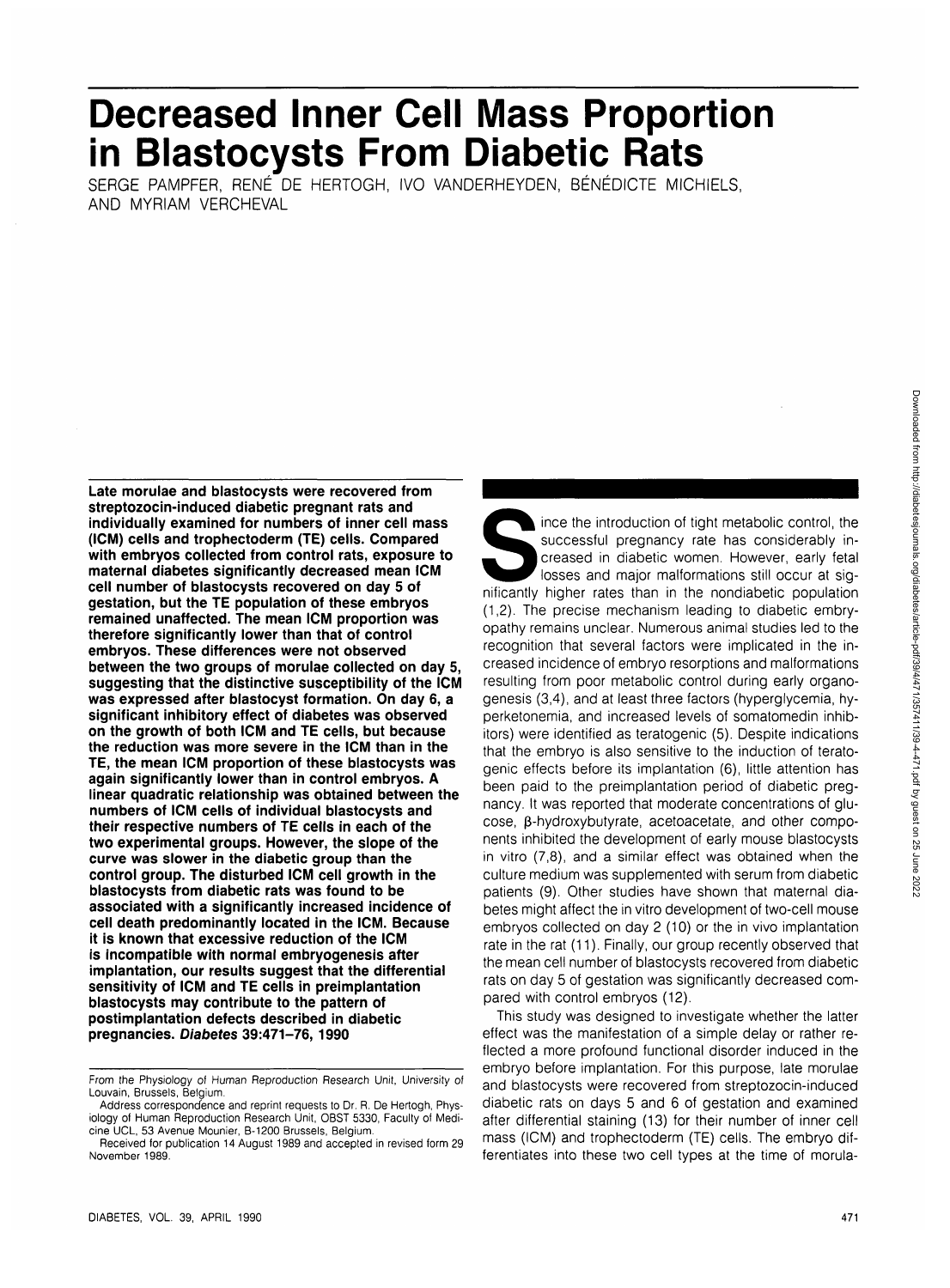blastocyst transition, and after implantation, the ICM cells give rise to the germ layers of the embryo and most cell types of the extraembryonic membranes (14). The underlying reasons for our study were the differential sensitivity of the ICM and TE cells previously reported for various cytotoxic agents (6) and the finding that excessive ICM cell loss is incompatible with normal organogenesis despite normal implantation (15).

## **RESEARCH DESIGN AND METHODS**

Adult female Wistar rats (70-90 days old) were rendered diabetic by a single injection of streptozocin (Zanosar, Upjohn, Kalamazoo, Ml) at a dose of 50 mg/kg body wt i.v. after an overnight fast (11), and their glycosuria was measured semiquantitatively the next day with Tes-Tape strips (M-73, range 0.1-2.0%; Lilly, Indianapolis, IN). Diabetic females (glycosuria >2%) were mated overnight with males on day 7, 14, or 21 after streptozocin treatment. The presence of a vaginal plug was designated as day 1 of gestation. Animals were killed in the morning (1000-1200) of day 5 or 6 of gestation after determination of their blood glucose level with a Glucoscot photometer (GT-4310, Daiichi Kagaku, Kyoto, Japan; range 1.1-33 mM). Females with blood glucose levels <11 mM were discarded. Embryos were gently flushed from the excised oviducts and uteri with prewarmed Ham's F-10 medium (041-01550, Gibco, Grand Island, NY) supplemented with 14.7 mg/L L-glutamine, 100 U/ml penicillin, and 100  $\mu$ g/ml streptomycin and immediately observed on an inverted phase-contrast microscope. Morphological categories were set as follows: degenerated embryos with cytoplasmic fragmentation, morulae, early blastocysts with a nascent blastocoel, expanded blastocysts with a clear demarcated TE and ICM, hatched blastocysts, and implanting blastocysts with a collapsed blastocoel and/or a damaged TE. On day  $6, \sim 1$  ml of a 0.5% solution of Evans blue in 0.9% NaCI was injected intravenously 10 min before death, and implantation sites (small blue spots) were scored before embryo flushing (11).

**Differential cell staining.** The numbers of TE, ICM, and total cells of individual morulae and blastocysts collected on days 5 and 6 were counted by the differential-labeling technique previously described for mouse embryos (13) and adapted for rat embryos (16). Briefly, zonae pellucidae were removed by a 10- to 15-min incubation in 0.4% pronase in Earle's balanced saline solution (EBSS; 041-04010, Gibco) supplemented with 11 mg/L sodium pyruvate and 146 mg/L Lglutamine, and the denuded embryos were then incubated for 30 min in 10% heat-inactivated rabbit anti-rat antiserum in EBSS. After rapid washing, the embryos were incubated for 30 min in 5% guinea pig serum (used as source of complement) in EBSS containing 20  $\mu$ g/ml bisbenzimide and 10  $\mu$ g/ml propidium iodide and examined under a fluorescence microscope fitted for UV excitation. This treatment resulted in the selective permeabilization of the TE cells to both bisbenzimide and propidium iodide, whereas ICM cells were only stained with bisbenzimide. Under these conditions, ICM nuclei appear blue, and TE nuclei appear weakly red. For convenience, the term ICM was also used to designate inner cells that stained blue in morulae, although the blastocoel is not yet formed in these embryos. The ICM proportion was the ratio between the ICM cell number and the

total cell number  $\times$  100 in each embryo. Cells containing scattered nuclear fragments of various sizes were considered to be dead cells and allocated to the TE or ICM according to their labeling (17). The dead-cell index was calculated separately in the TE and ICM of individual embryos. This value corresponded to the ratio between the number of dead cells and the total number of cells in the TE or ICM.

**TE permeability barrier.** Because our method of differential staining was based on the protection of the ICM against the antiserum-complement lysis by the TE permeability barrier (18), the possibility that maternal diabetes could have altered this barrier was tested by immunofluorescence (16). Eleven and nine ICMs of blastocysts recovered on day 5 from diabetic and control rats, respectively, were completely isolated by antiserum-complement TE lysis and exposed to fluorescein-conjugated goat anti-rabbit antiserum. They were found to be free of any labeling under blue excitation. In contrast, ICMs isolated similarly from seven blastocysts of diabetic rats and eight blastocysts of control rats and reincubated with rabbit anti-rat antibodies and fluorescein conjugates before examination were intensively labeled. These observations confirm the absence of any anti-rat antibodies on the ICM of blastocysts from diabetic and control rats and thus exclude the possibility that ICM cells of blastocysts could have been unselectively lysed by the antiserum-complement treatment.

**Statistics.** Developmental patterns were compared by the  $\chi^2$ -test. Mean numbers of TE, ICM, or total cells were analyzed by the two-tailed unpaired Student's t test. Mean deadcell indices were compared by the Mann-Whitney U test. Correlations were examined by least-squares regression analysis. Slopes of the regressions were compared as described elsewhere (19). Calculations were performed with a StatView 521<sup>+</sup> program (Brain Power).

#### **RESULTS**

**Embryo collection.** Blood glucose level on day 5 was  $23.0 \pm 6.3$  mM in diabetic rats and  $5.10 \pm 0.15$  mM in control rats. At that time, the number of embryos retrieved from diabetic rats was significantly lower than control rats  $(7.78 \pm 2.65 \text{ vs. } 9.37 \pm 2.09/\text{rat}, P < 0.01)$ . Embryos recovered from diabetic rats presented significantly delayed morphological development ( $P < 0.001$ ), as shown by the lower proportion of expanded blastocysts (40 vs. 74% in control rats; Table 1). Retarded embryos were either morulae and early blastocysts with a normal corresponding morphology or degenerated structures. On day 6, blood glucose level was  $25.0 \pm 6.0$  mM in diabetic rats and  $5.70 \pm 0.13$ mM in control rats. At that time, the mean number of embryos recovered by flushing from both control and diabetic females was lower than on day 5, suggesting that implantation had begun. The mean value found in diabetic rats  $(4.21 \pm 2.30)$ rat) was not significantly different from that in control rats  $(3.87 \pm 1.36/\text{rat})$ , but the morphological distribution was again significantly shifted to the less-developed stages  $(P < 0.001$ ; Table 1). There was also a significant decrease in the mean number of implantation sites in diabetic rats on day 6 (8.27  $\pm$  3.38 vs. 11.00  $\pm$  1.35 for control rats, P < 0.05).

**Cell number.** No significant effect of maternal diabetes on the TE and ICM cell numbers in morulae collected on day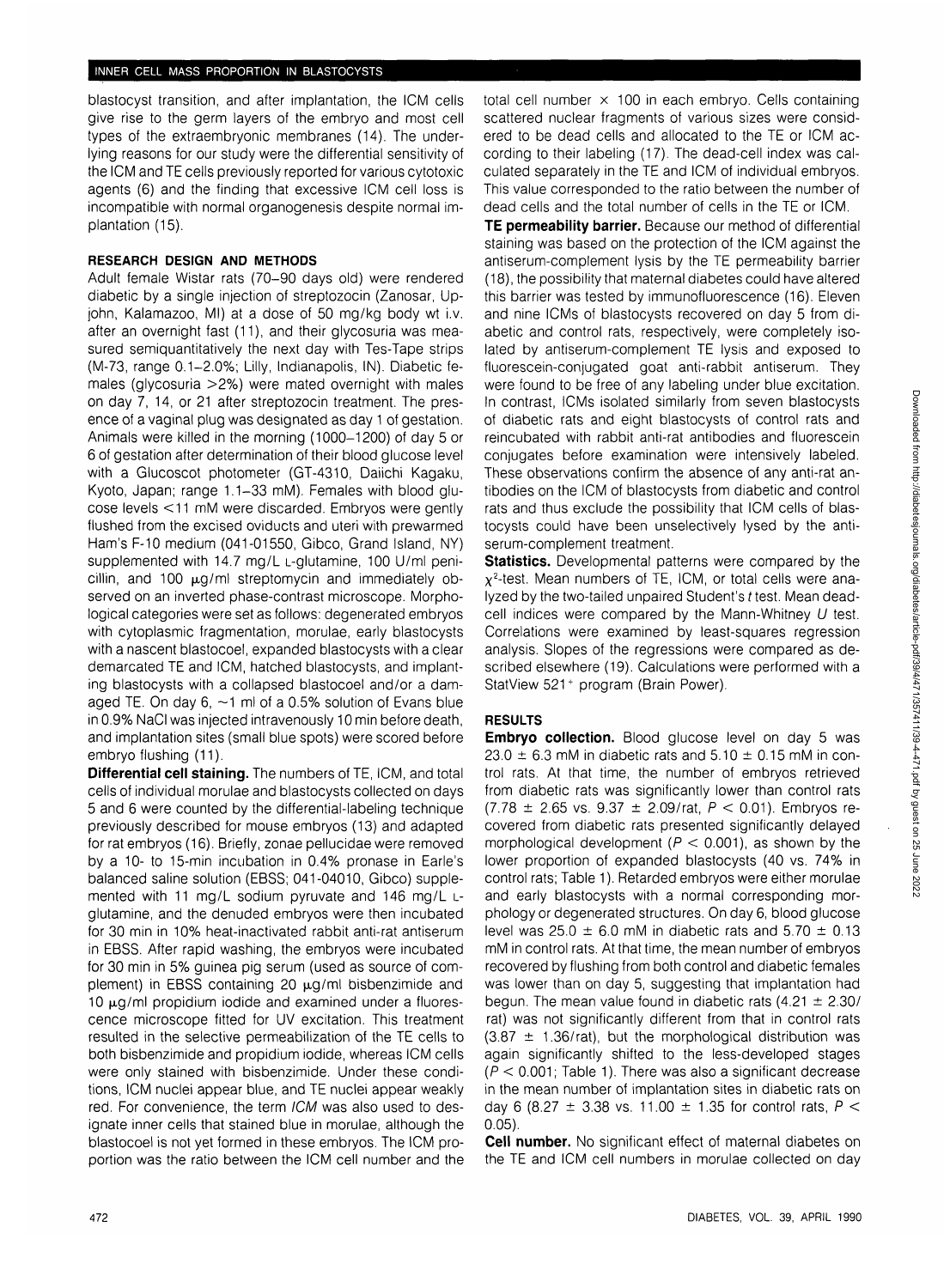### TABLE 1

Number and developmental stage of embryos from control and diabetic rats on days 5 and 6 of gestation

|          | Females | <b>Embryos</b> | Degenerated<br>embryos | Morulae | Blastocysts |          |         |            |
|----------|---------|----------------|------------------------|---------|-------------|----------|---------|------------|
|          |         |                |                        |         | Early       | Expanded | Hatched | Implanting |
| Day 5    |         |                |                        |         |             |          |         |            |
| Control  | 24      | 225            | 3                      | 19      | 36          | 167      |         | ∩          |
| Diabetic | 23      | 179            | 16                     | 33      | 58          | 72       |         | 0          |
| Day 6    |         |                |                        |         |             |          |         |            |
| Control  | 24      | 93             |                        |         |             | 4        | 61      | 26         |
| Diabetic | 19      | 76             | 6                      | 6       | υ           | 25       | 28      | 11         |

5 was found, although the proportion of morulae with a detectable ICM was slightly but not significantly lower in diabetic compared with control rats (69 vs. 79%; Table 2). The ICM proportion was similar in the two groups of morulae with ICM (Fig. 1).

In contrast, the mean ICM cell number was significantly decreased by 23% in blastocysts recovered from diabetic rats on day 5 compared with control blastocysts (Table 2). However, the mean TE cell number was not significantly different between the two blastocyst groups; the significantly decreased mean total cell number thus resulted from a preferential effect of maternal diabetes on the ICMs (Table 2). The ICM proportion was significantly lower in blastocysts from diabetic rats (27.20  $\pm$  6.14 vs. 31.60  $\pm$  5.16% in control rats, P < 0.001; Fig. 1). Approximately 10% of the blastocysts collected from diabetic rats on day 5 contained <6 ICM cells despite normal morphology, and these embryos were evenly distributed among the diabetic group. Only 1% of the control blastocysts contained <6 ICM cells. No significant relationship was found between the ICM cell number of each blas-

#### TABLE 2

Inner cell mass (ICM), trophectoderm (TE), and total cell number in embryos recovered from control and diabetic rats on days 5 and 6 of gestation

|                        | Control          | Diabetic                      |
|------------------------|------------------|-------------------------------|
| Day 5                  |                  |                               |
| Morulae without ICM    |                  |                               |
| n                      | 4                | 7                             |
| Total                  | $17.00 \pm 1.83$ | $15.29 \pm 3.45$              |
| Morulae with ICM       |                  |                               |
| n                      | 15               | 16                            |
| ICM                    | $5.07 \pm 2.09$  | $5.56 \pm 1.83$               |
| TE.                    | $14.33 \pm 2.50$ | $15.81 \pm 3.65$              |
| Total                  | $19.40 \pm 3.54$ | $21.37 \pm 3.99$              |
| <b>Blastocysts</b>     |                  |                               |
| n                      | 87               | 74                            |
| <b>ICM</b>             | $10.01 \pm 2.67$ | $7.73 \pm 2.38^*$             |
| TE.                    | $21.58 \pm 4.45$ | $20.49 \pm 4.14$              |
| Total                  | $31.59 \pm 6.30$ | $28.22 \pm 5.77$ *            |
| Day 6                  |                  |                               |
| Blastocysts            |                  |                               |
| n                      | 35               | 31                            |
| <b>ICM</b>             | $14.89 \pm 2.58$ | $11.90 \pm 3.19^*$            |
| TE.                    | $42.11 \pm 8.06$ | $38.19 \pm 7.76$ <sup>+</sup> |
| Total                  | $57.00 \pm 9.62$ | $50.09 \pm 11.21 \pm 1$       |
| Implanting blastocysts |                  |                               |
| n                      | 15               | 9                             |
| <b>ICM</b>             | $29.08 \pm 5.87$ | $20.33 \pm 5.03^*$            |

Values are means  $\pm$  SD where indicated.

 $*P < 0.001$ ,  $+P < 0.05$ ,  $+P < 0.01$ , vs. control rats.

tocyst and the glycemia of the corresponding diabetic female on day 5.

A significant decrease in both ICM and TE cell numbers was observed in the blastocysts recovered from diabetic rats on day 6 (Table 2). Because the reduction in cell number was greater in the ICM than the TE, the ICM proportion was significantly lower in blastocysts from diabetic rats (24.00  $\pm$ 5.43 vs. 26.30  $\pm$  3.67% in control rats,  $P < 0.05$ ; Fig. 1).

When all blastocysts collected on days 5 and 6 were analyzed together, the curve of best fit for the relationship between the numbers of ICM and TE cells of each embryo was linear quadratic for the embryos from both groups (Fig. 2). However, the curves were significantly different ( $P < 0.01$ ), indicating that the differential cell growth of ICM and TE cells was significantly disturbed in the diabetic group. It was not possible to estimate the ICM proportion in implanting blastocysts because of the damaged TE, but there was a significant difference in the mean number of ICM cells in the diabetic and control groups (Table 2).

**Cell death.** Compared with control embryos, fragmented nuclei were observed more frequently in the ICM cells of blastocysts but not of morulae collected from diabetic rats on days 5 and 6 (Fig. 3). In contrast, fragmented nuclei were rarely observed in the TE cells of morulae and blastocysts regardless of the group or day of examination.

## **DISCUSSION**

It has recently been demonstrated that the average cell number of blastocysts recovered from streptozocin-induced di-



**FIG. 1. Proportion of inner cell mass (ICM) cells in morulae and blastocysts (means ± SD) recovered from control (solid bars) and diabetic (hatched bars) rats on day 5 or 6 of gestation. Embryos without ICM were omitted. \*P < 0.05; \*\*P < 0.001.**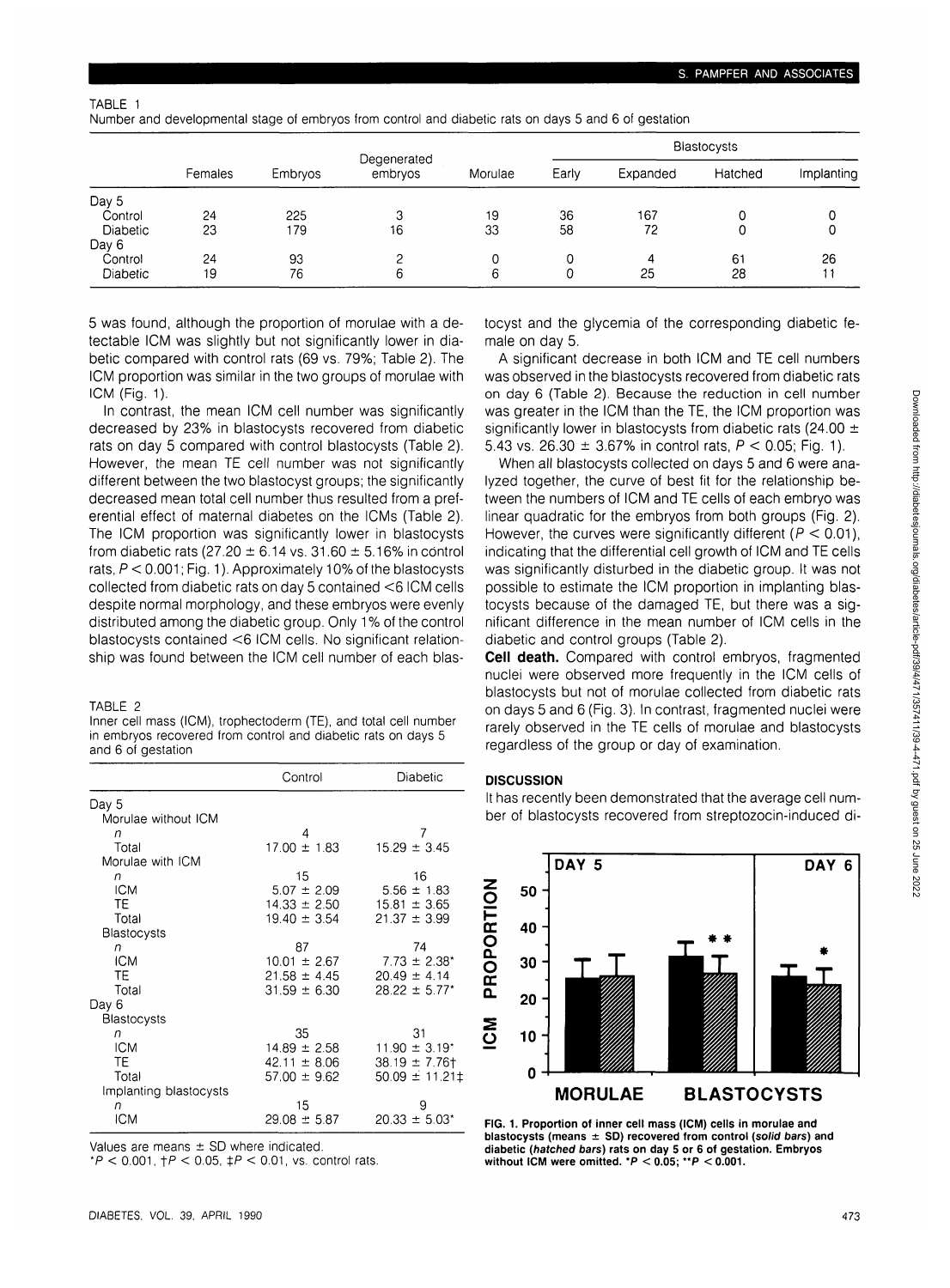

**FIG. 2. Linear quadratic relationship between number of trophectoderm (TE) and inner cell mass (ICM) cells in 122 blastocysts recovered from control rats {top) and 105 blastocysts recovered from diabetic rats (bottom) on days 5 (•) and 6 (•) of gestation. For control rats,** equation of best fit is  $y = 1.4 + 0.48x - 0.0037x^2$ ; for diabetic rats, this equation is  $y = 1.1 + 0.41x - 0.0033x^2$ .

abetic rats on day 5 of gestation is significantly decreased compared with controls (12). Our work was designed to extend this earlier observation by means of a differentialstaining technique that allows separate counting of TE and ICM cells in individual embryos (13). With this method, we observed that the deleterious effect of the maternal diabetic state was selective on the ICM cells when blastocysts were examined on day 5 of gestation. In these embryos, the average ICM contained only 77% of the normal cell number, whereas the TE cell population was normal. Examination of blastocysts on day 6 showed that growth of both the ICM and TE was inhibited by maternal diabetes, but the percentage of reduction was less for TE than ICM cells. As far as we know, this is the first study in which a disturbed maternal metabolic condition was found to induce a selective effect on a specific type of cell in preimplantation embryos.

However, evidence of a higher sensitivity of the ICM cells has been described for a large variety of physical and chemical agents tested in vitro. For instance, exposure of mouse blastocysts to [<sup>3</sup> H]thymidine (20) or X rays (21) or incubation with inhibitors of proteins or RNA synthesis (22,23) or other antimetabolites (24-26) induces a significant inhibitory effect on ICM cell growth without affecting hatching, attachment, and subsequent trophoblast outgrowth of the embryo in vitro. Depletion of metabolic factors like serum (27) or amino acids (28) from the culture medium is also found to specifically suppress ICM development at the blastocyst stage. Treatment of embryos before the blastocyst stage with [ 3 H]thymidine (29), X rays (21), cyclophosphamide (30), or mitomycin C (15) also preferentially impairs ICM formation, but other antimetabolites equally inhibit the proliferation of both TE and ICM cells (26). In our study, the ICM proportion in late morulae harvested from diabetic rats on day 5 was similar to the control value. This suggests that the embryotoxic factors associated with maternal diabetes were not effective on ICM cells before blastocyst formation. This morphological event correlates with the onset of divergent gene expression of the ICM and TE (31). The statistical analysis of the relationship between ICM and TE cells clearly indicated that, in addition to a delay in morphological development and a reduction of the mean total cell number, maternal diabetes induced a functional change in the balance between ICM and TE cells. The linear quadratic equation obtained for the control blastocysts confirmed the slowing down of ICM growth compared with TE growth as the blastocyst normally expands (16). In blastocysts from diabetic rats, the same type of mathematical relationship was observed, but the ICM cell number was significantly lower than normal throughout the process of blastocyst expansion. Previous studies demonstrated that the development of the blastocyst depends on adequate interactions between the ICM and TE cells. ICM cells might migrate into the overlying polar TE when the blastocyst expands (32-35) or influence the growth of the TE without direct cellular contribution (20, 36- 38).

The high proliferation rate (39,40) and the active metabolic status (25,41) needed in the ICM to support its own growth and control TE development probably render the ICM cells more sensitive. Our findings suggest that the selective inhibition of the ICM is mediated by cell death, because the increased frequency of dead cells detected in the blastocysts from diabetic rats on days 5 and 6 was restricted to the ICM. Although dead-cell indexes differ among species during blastocyst expansion (16,17,36,42,43), cell death is a regular mechanism of normal development (44), and it is therefore not excluded that the maternal diabetic state could



**FIG. 3. Percentage of dead cells in inner cell mass (solid bars) and trophectoderm (hatched bars) of blastocysts (means ± SE) recovered from control (cont) and diabetic (diab) rats on day 5 or 6 of gestation. \*P < 0.05.**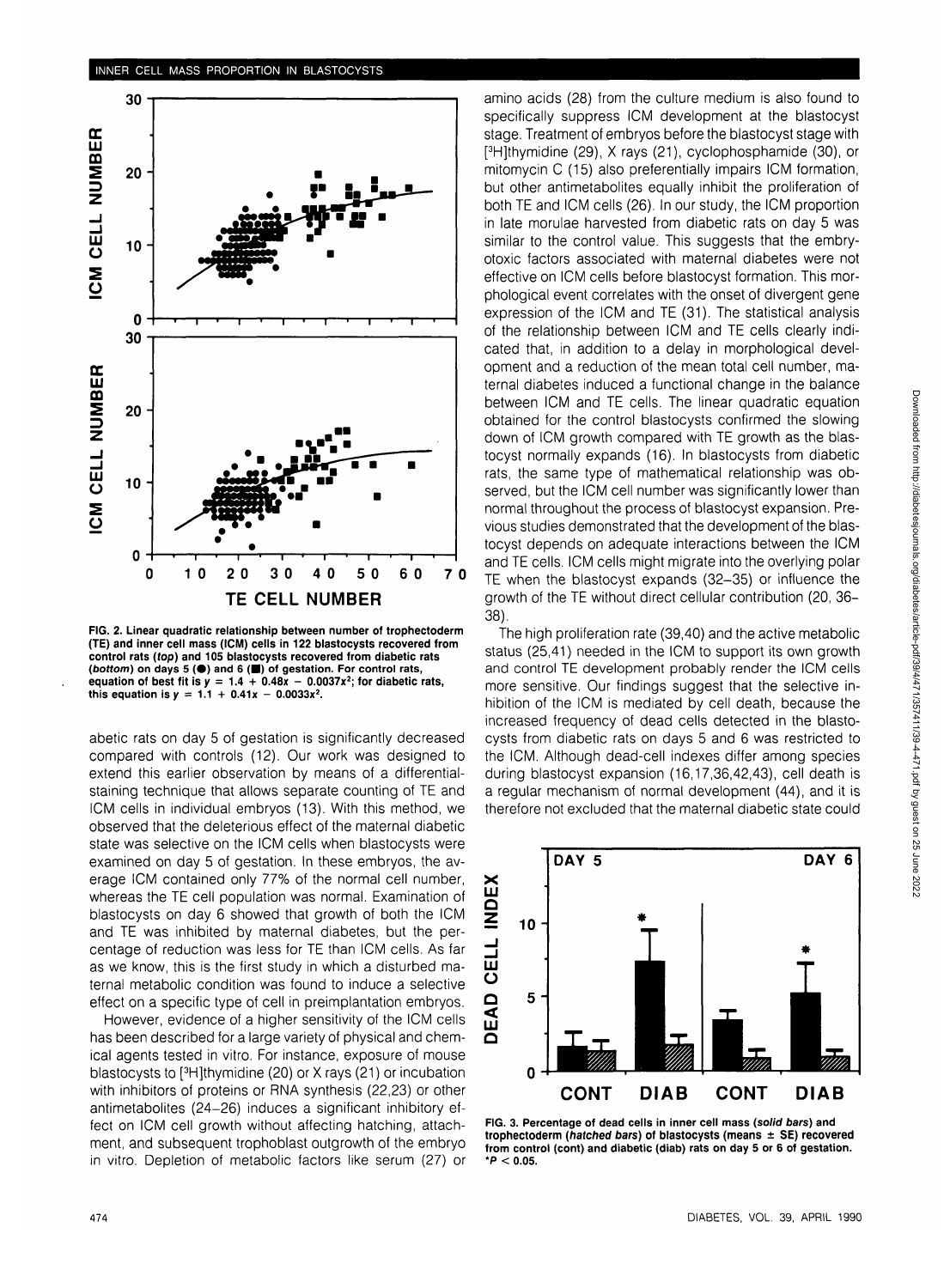exacerbate this normal feature and lead to a depletion of ICM cells.

Our results also suggest that blastocysts with reduced ICMs did not delay their implantation until optimum ICM cell number was obtained, because implanting blastocysts also had a significantly lower mean ICM cell number in diabetic females. This is in agreement with the belief that the role of the ICM in inducing a decidual reaction and in controlling implantation is minimal (38). However, immediate postimplantation development seems strongly dependent on a sufficient number of ICM cells (15,38,45). Therefore, we assume that the reduced implantation rate observed here and in a previous study (11) was not directly related to the diabetesinduced reduction of the ICM in the blastocysts. The decreased implantation rate could instead be explained by the presence of a lower number of developing embryos in the uterine horns, as reported in this study in agreement with other studies (46,47). The cause of this decrease is not clear because previous experiments have shown that the number of corpora lutea (our unpublished experiments) and the mean number of oocytes shed at ovulation are similar in diabetic and control rats (48,49). On the other hand, delays in oocyte maturation and reduced proportions of dividing zygotes have been reported in superovulating diabetic mice (10). The exact contribution of decreased oocyte fertilizability or viability to the decreased rate of blastocyst collection remains to be investigated.

Because derivatives of the ICM proliferate extensively after implantation and give rise to all germ layers of the embryo, it is possible that'the ICM reduction observed here could be an underlying cause of the increased incidence of embryo resorptions and malformations described in diabetic rats (50-53). It is indeed believed that normal development depends on the correct balance of cell proliferation, migration, and differentiation (54). An interference affecting the relationship between ICM and TE cells could thus result in the complete disorganization of the embryo or initiate a mechanism of malformation. Alternatively, features like resorptions and malformations could be more likely to occur when the ICM of the embryo has already been damaged before its implantation. Note in this context that both elevated incidence of cell pyknosis and imbalanced cell proliferation in the neuroepithelium of early postimplantation embryos have been linked with the occurrence of neural tube defects  $(55,56)$ 

A final point of interest deals with the blood glucose level at which the diabetic state would harm the preimplanted embryo development. Hence, lower streptozocin doses (35 mg/kg) were shown to produce a similar morphological development delay on day 5, as observed with 50 mg/kg of streptozocin (57). The number of nuclei per blastocyst was also reduced despite a twofold lesser increase in blood glucose levels (57). In a few such blastocysts, the ICM proportion was also reduced (unpublished observations). Nondiabetogenic doses of streptozocin (25 mg/kg) were without effect on embryo development, emphasizing the specificity of the diabetes-induced development impairment and the high sensitivity of the preimplanted embryo to the maternal diabetic state (57).

In conclusion, our study revealed the different sensitivity of rat blastocyst ICM and TE cells to maternal diabetes,

because the inhibitory effect of this metabolic state was much more severe on ICM growth than TE development. Our data thus demonstrate that diabetes manifested its embryotoxic effects during the preimplantation period and that the disorder did not proceed from a simple developmental delay. These findings strongly underline the importance of early glycemic control in diabetic pregnancies and might thus be relevant to clinical practice.

## **ACKNOWLEDGMENTS**

We are indebted to the Fonds de la Recherche Scientifique Médicale (Grant 3/4590/88) and the Fonds de Développement Scientifique of Belgium.

## **REFERENCES**

- 1. Mills JL, Knopp RH, Simpson JL, Jovanovic-Peterson L, Metzger BE, Holmes LB, Aarons JH, Brown Z, Reed GF, Bieber FR, Van Allen M, Holzman I, Ober C, Peterson CM, Withiam MJ, Duckies A, Mueller-Heubach E, Polk BF: Lack of relation of increased malformation rate in infants of diabetic mothers to glycemic control during organogenesis. N Engl J Med 318:671-76, 1988
- 2. Mills JL, Simpson JL, Driscoll SG, Jovanovic-Peterson L, Van Allen M, Aarons JH, Metzger B, Bieber FR, Knopp RH, Holmes LB, Peterson CM, Withiam-Wilson M, Brown Z, Ober C, Harley E, Macpherson TA, Duckies A, Mueller-Heubach E: Incidence of spontaneous abortion among normal and insulin-dependent diabetic women whose pregnancies were identified within 21 days of conception. N Engl J Med 319:1617-23, 1988
- 3. Eriksson UJ: Congenital malformations in diabetic animal models: a review. Diabetes Res 1:57-66, 1984
- 4. Freinkel N: Diabetic embryopathy and fuel-mediated organ teratogenesis: lessons from animal models. Horm Metab Res 20:463-75, 1988
- 5. Sadler TW, Horton WE, Hunter ES: Mechanisms of diabetes-induced congenital malformations as studied in mammalian embryo culture. In Diabetes and Pregnancy. Teratology, Toxicity and Treatment. Jovanovic L, Petersen CM, Fuhrmann K, Eds. New York, Praeger, 1986, p. 51-71
- 6. lannaccone PM, Bossert NL, Connelly CS: Disruption of embryonic and fetal development due to preimplantation chemical insults: a critical review. Am J Obstet Gynecol 157:476-84, 1987
- 7. Zusman I, Ornoy A, Yaffe P, Shafrir E: Effects of glucose and serum from streptozotocin-diabetic and nondiabetic rats on the in vitro development of preimplantation mouse embryos. Isr J Med Sci 21:359-65, 1985
- 8. Zusman I, Yaffee P, Ornoy A: Effects of metabolic factors in the diabetic state on the in vitro development of preimplantation mouse embryos. Teratology 35:77-85, 1987
- 9. Zusman I, Yaffe P, Ornoy A: Effects of human diabetic serum on the in vitro development of mouse preimplantation embryos. Teratology 39:581- 89, 1989
- 10. Diamond MP, Moley KH, Pellicer A, Vaughn WK, De Cherney AH: Effects of streptozotocin- and alloxan-induced diabetes mellitus in mouse follicular and early embryo development. J Reprod Fertil 86:1-10, 1989
- 11. De Hertogh R, Vanderheyden I, Glorieux B, Ekka E: Oestrogen and progestogen receptors in endometrium and myometrium at the time of blastocyst implantation in pregnant diabetic rats. Diabetologia. 32:568-72, 1989
- 12. De Hertogh R, Vercheval M, Pampfer S, Vanderheyden I, de Bernardi P, Michiels B: Experimental diabetes interferes with the early development of rat embryo in the preimplantation period (Abstract). Diabetologia 32:480A, 1989
- 13. Handyside AH, Hunter S: A rapid procedure for visualising the inner cell mass and trophectoderm nuclei of mouse blastocysts in situ using polynucleotide-specific fluorochromes. J Exp Zool 231:429-34, 1984
- 14. Pedersen RA: Early mammalian embryogenesis. In The Physiology of Reproduction. Knobil E, Neill J, Eds. New York, Raven, 1988, p. 187-223
- 15. Tam PPL: Postimplantation development of mytomycin-C treated mouse blastocysts. Teratology 37:205-12, 1988
- 16. Pampfer S, Vanderheyden I, Michiels B, De Hertogh R: Allocation of the inner cell mass and the trophectoderm cells in rat embryos during in vivo preimplantation development. Roux's Arch Dev Biol. In press
- 17. Handyside AH, Hunter S: Cell division and death in the mouse blastocyst before implantation. Roux's Arch Dev Biol 195:519-26, 1986
- 18. Solter D, Knowles BB: Immunosurgery of mouse blastocyst. Proc Natl Acad Sci USA 72:5099-102, 1975
- 19. Sachs L: Angewandte Statistik. Berlin, Springer-Verlag, 1986, p. 341-42 20. Ansell JD, Snow MHL: The development of trophoblast in vitro from blas-
- tocysts containing various amounts of inner cell mass. J Embryol Exp Morphol 33:177-85, 1975
- 21. Goldstein LS, Spindle Al, Pedersen RA: X-ray sensitivity of the preim-